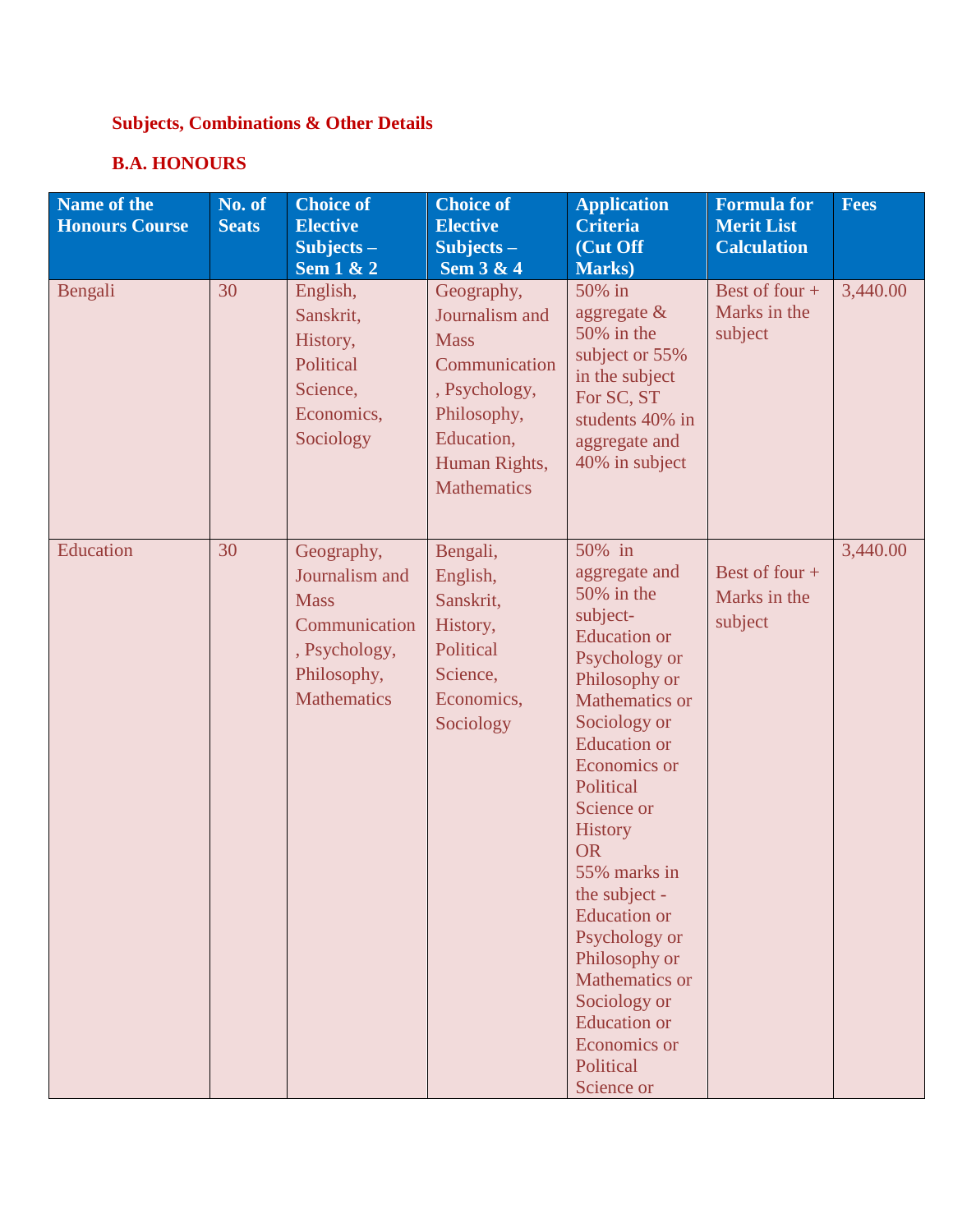| English                  | 20 | Journalism and<br><b>Mass</b><br>Communicatio,<br>Psychology,<br>Human Rights,                                                    | History,<br>Political<br>Science,<br>Sociology,<br>Economics,            | <b>History</b><br>For SC, ST<br>students 40% in<br>aggregate and<br>40% in subject -<br><b>Education</b> or<br>Psychology or<br>Philosophy or<br>Mathematics or<br>Sociology or<br><b>Education</b> or<br>Economics or<br>Political<br>Science or<br><b>History</b><br>75% marks in<br>the subject and<br>65% in<br>aggregate<br>For SC, ST<br>students 40% in | 20% of<br>aggregate<br>(Best of four)<br>$+80\%$ of<br>subject | 3,440.00 |
|--------------------------|----|-----------------------------------------------------------------------------------------------------------------------------------|--------------------------------------------------------------------------|----------------------------------------------------------------------------------------------------------------------------------------------------------------------------------------------------------------------------------------------------------------------------------------------------------------------------------------------------------------|----------------------------------------------------------------|----------|
|                          |    | Geography,<br>Education,<br>Philosophy,                                                                                           | Bengali,<br><b>Sanskrit</b>                                              | aggregate and<br>40% in subject                                                                                                                                                                                                                                                                                                                                |                                                                |          |
| <b>Political Science</b> | 15 | Geography,<br>Journalism and<br><b>Mass</b><br>Communication<br>, Psychology,<br>Philosophy,<br>Education,<br><b>Human Rights</b> | Bengali,<br>English,<br>Sanskrit,<br>History,<br>Economics,<br>Sociology | 50% in<br>aggregate $\&$<br>50% in the<br>subject or 55%<br>in the subject<br>For SC, ST<br>students 40% in<br>aggregate and<br>40% in subject                                                                                                                                                                                                                 | Best of four +<br>Marks in the<br>subject                      | 3,440.00 |
| Sanskrit                 | 25 | Geography,<br>Journalism and<br><b>Mass</b><br>Communication<br>, Psychology,<br>Philosophy,<br>Education,                        | Bengali,<br>English,<br>History,<br>Political<br>Science,<br>Economics   | 50% in<br>aggregate $\&$<br>45% in the<br>subject or 55%<br>in the subject<br>For SC, ST<br>students 40% in<br>aggregate and                                                                                                                                                                                                                                   | Best of four +<br>Marks in the<br>subject                      | 3,440.00 |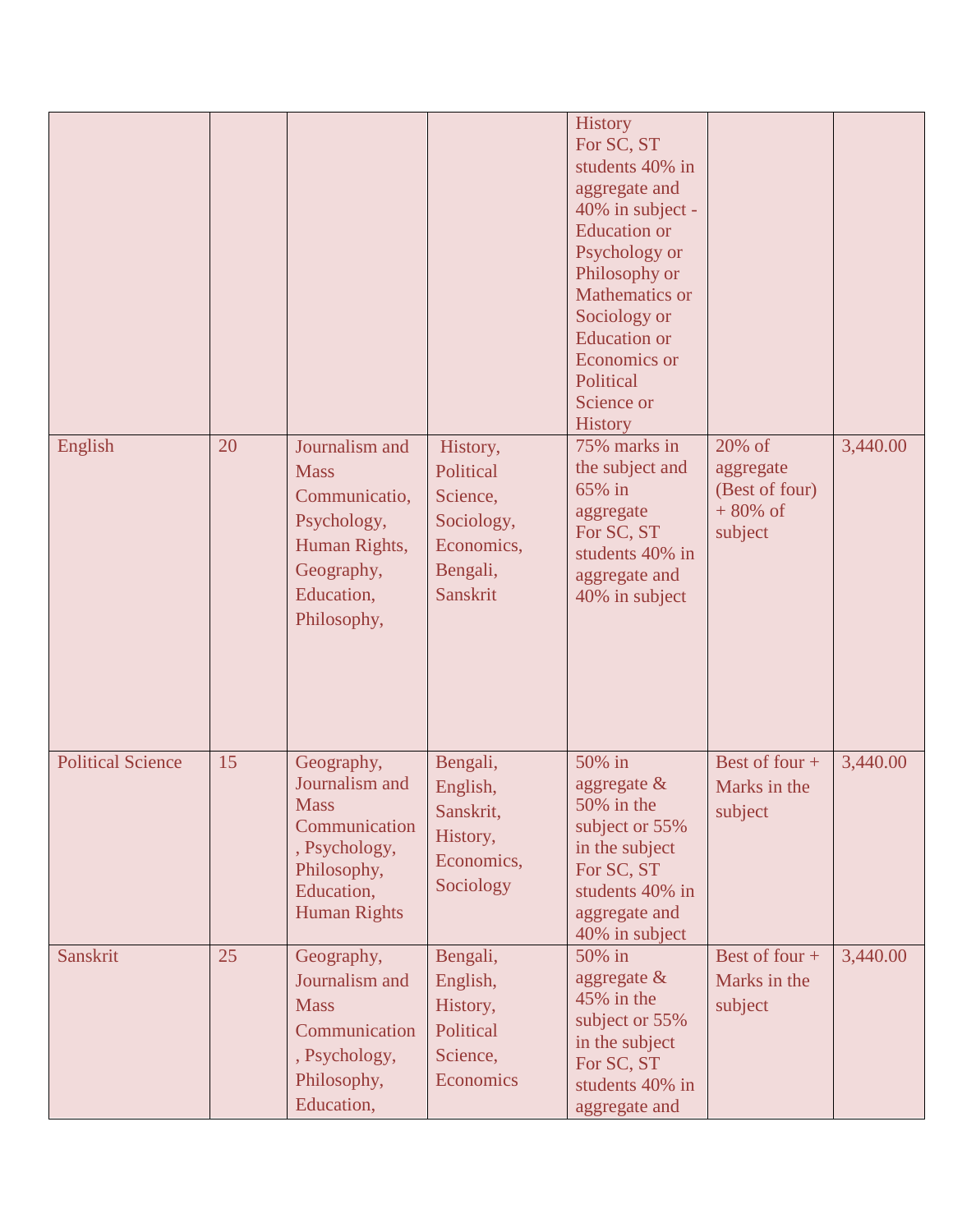|           |    | Human Rights,<br><b>Mathematics</b>                                                                                                               |                                                                        | 40% in subject                                                                                                                                                                                                                                                                                                                                                                                                                                                                                                                                                                                                                                                                                                   |                                           |          |
|-----------|----|---------------------------------------------------------------------------------------------------------------------------------------------------|------------------------------------------------------------------------|------------------------------------------------------------------------------------------------------------------------------------------------------------------------------------------------------------------------------------------------------------------------------------------------------------------------------------------------------------------------------------------------------------------------------------------------------------------------------------------------------------------------------------------------------------------------------------------------------------------------------------------------------------------------------------------------------------------|-------------------------------------------|----------|
| Sociology | 15 | Geography,<br>Journalism and<br><b>Mass</b><br>Communication<br>, Psychology,<br>Philosophy,<br>Education,<br>Human Rights,<br><b>Mathematics</b> | Bengali,<br>English,<br>History,<br>Political<br>Science,<br>Economics | 50% in<br>aggregate $\&$<br>$45\%$ in the<br>subject -<br><b>Education</b> or<br>Psychology or<br>Philosophy or<br>Mathematics or<br>Sociology or<br><b>Education</b> or<br>Economics or<br>Political<br>Science or<br>History<br><b>OR</b><br>55% marks in<br>the subject -<br><b>Education</b> or<br>Psychology or<br>Philosophy or<br>Mathematics or<br>Sociology or<br><b>Education</b> or<br>Economics or<br>Political<br>Science or<br><b>History</b><br>For SC, ST<br>students 40% in<br>aggregate and<br>40% in subject -<br><b>Education</b> or<br>Psychology or<br>Philosophy or<br><b>Mathematics or</b><br>Sociology or<br><b>Education</b> or<br>Economics or<br>Political<br>Science or<br>History | Best of four +<br>Marks in the<br>subject | 3,650.00 |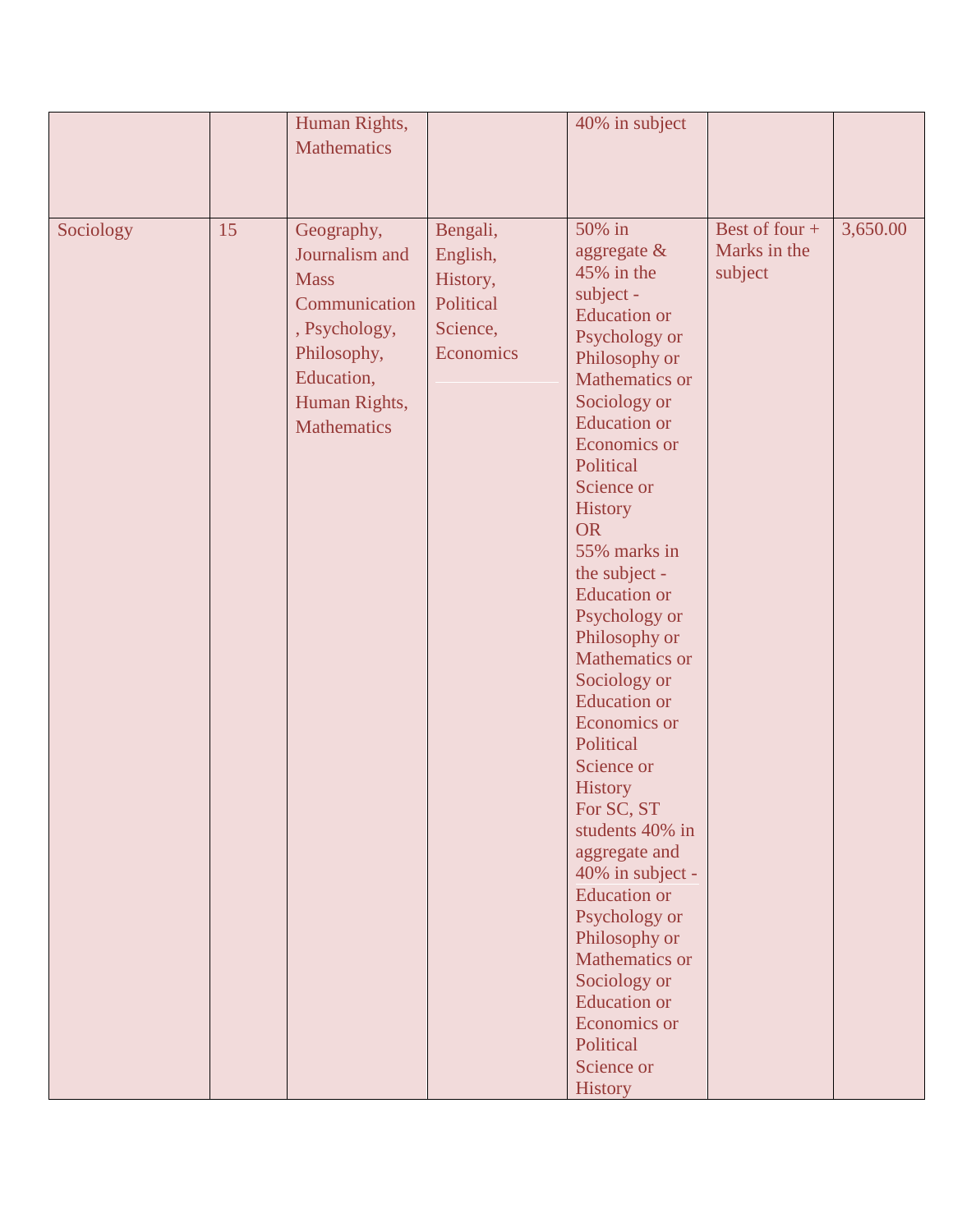| <b>History</b>                                 | 25 | Geography,<br>Journalism and<br><b>Mass</b><br>Communication<br>, Psychology,<br>Philosophy,<br>Education,<br>Human Rights, | Bengali,<br>English,<br>Sanskrit,<br>Political<br>Science,<br>Economics,<br>Sociology | 45% marks in<br>subject and<br>50% in<br>aggregate or<br>55% marks in<br>the subject For<br>SC, ST students<br>40% in<br>aggregate and<br>40% in subject<br>For SC, ST<br>students 40% in<br>aggregate and<br>40% in subject                              | Best of four +<br>Marks in the<br>subject   | 3,440.00 |
|------------------------------------------------|----|-----------------------------------------------------------------------------------------------------------------------------|---------------------------------------------------------------------------------------|-----------------------------------------------------------------------------------------------------------------------------------------------------------------------------------------------------------------------------------------------------------|---------------------------------------------|----------|
| Journalism and<br><b>Mass</b><br>Communication | 25 | Bengali,<br>English,<br>Sanskrit,<br>History,<br>Political<br>Science,<br>Economics,<br>Sociology                           | Education,<br>Human Rights,<br><b>Mathematics</b>                                     | 50% in<br>aggregate (Best<br>of four) if not<br>studied subject<br>in H.S. Exam.<br>or 55% marks<br>in subject<br>For SC, ST<br>students 40% in<br>aggregate and<br>40% in subject                                                                        | Best of four +<br>Marks in the<br>subject   | 3,800.00 |
| Philosophy                                     | 20 | Bengali,<br>English,<br>Sanskrit,<br>History,<br>Political<br>Science,<br>Economics,<br>Sociology                           | Education,<br>Human Rights,<br><b>Mathematics</b>                                     | 50% marks in<br>the subject -<br>Philosophy or<br>Psychology and<br>50 % in<br>aggregate<br><b>OR</b><br>55% marks in<br>Philosophy or<br>Psychology<br>For SC, ST<br>students 40% in<br>aggregate and<br>40% in subject -<br>Philosophy or<br>Psychology | Best of four $+$<br>Marks in the<br>subject | 3,440.00 |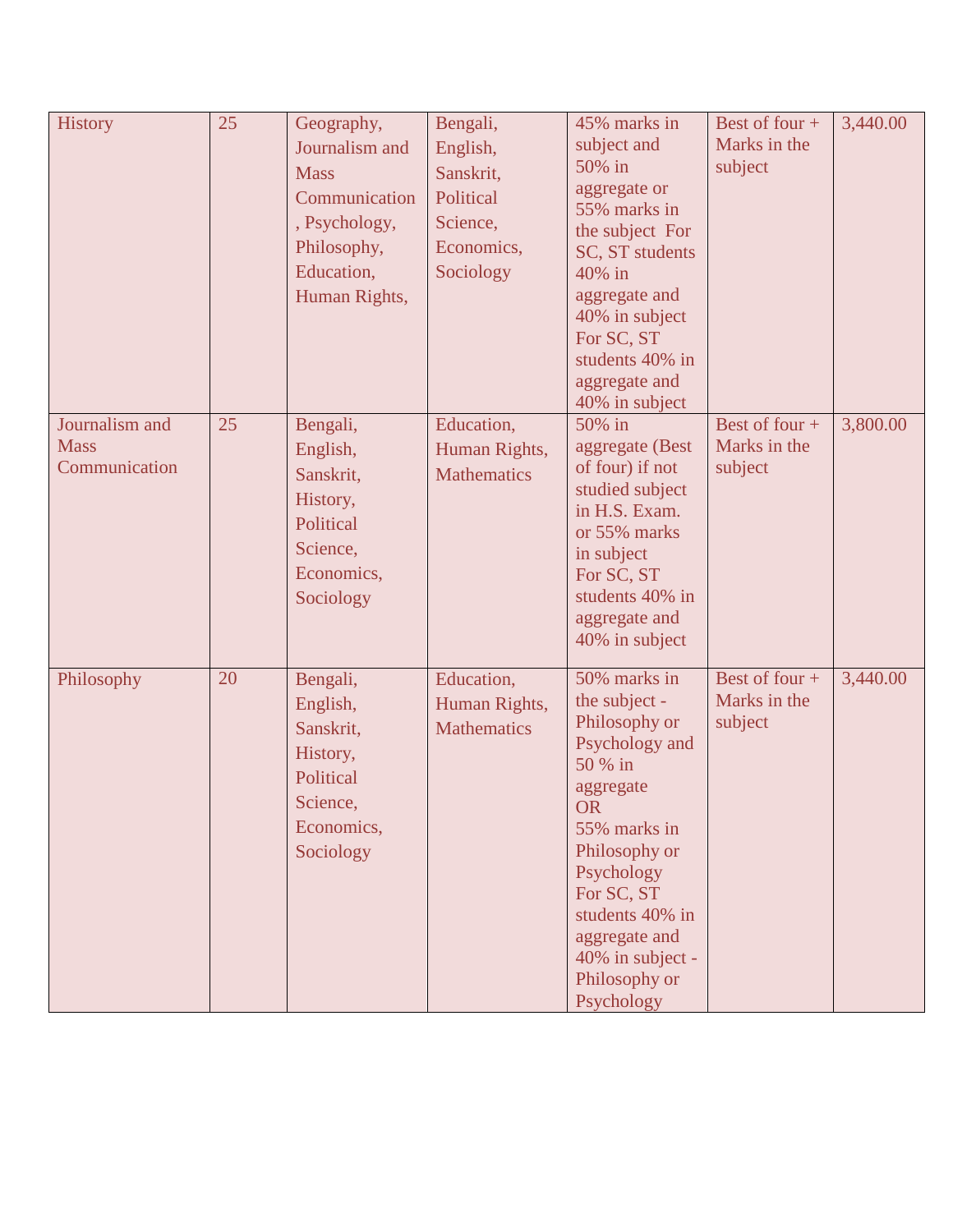### **B.Sc. HONOURS**

| Name of<br>the<br><b>Honours</b><br><b>Course</b> | No. of<br><b>Seats</b> | <b>General</b><br><b>Elective for</b><br>Sem $1 & 2$ | <b>General</b><br><b>Elective</b><br>for<br><b>Sem 3 &amp; 4</b> | <b>Application</b><br><b>Criteria</b><br>(Cut Off<br><b>Marks</b> )                                                                                                                                                           | <b>Formula</b><br>for Merit<br>List<br><b>Calculation</b> | <b>Fees</b> |
|---------------------------------------------------|------------------------|------------------------------------------------------|------------------------------------------------------------------|-------------------------------------------------------------------------------------------------------------------------------------------------------------------------------------------------------------------------------|-----------------------------------------------------------|-------------|
| Economics                                         | 10                     | <b>Mathematics</b>                                   | English,<br>History,<br>Political<br>Science,<br>Sociology       | 45% marks<br>in<br><b>Mathematics</b><br>and 50%<br>marks in<br>aggregate or<br>55% marks<br>in<br>Economics<br>and $45\%$ in<br><b>Mathematics</b><br>For SC, ST<br>students<br>40% in<br>aggregate<br>and 40% in<br>subject | Best of four<br>$+$ Marks in<br>the subject               | 3,650.00    |
| Geography                                         | 25                     | Economics,<br><b>Mathematics</b>                     | English,<br>History,<br>Political<br>Science,<br>Sociology       | $60\%$ in the<br>subject and<br>50% in<br>aggregate<br>For SC, ST<br>students<br>40% in<br>aggregate<br>and 40% in<br>subject                                                                                                 | Best of four<br>$+$ Marks in<br>the subject               | 4,250.00    |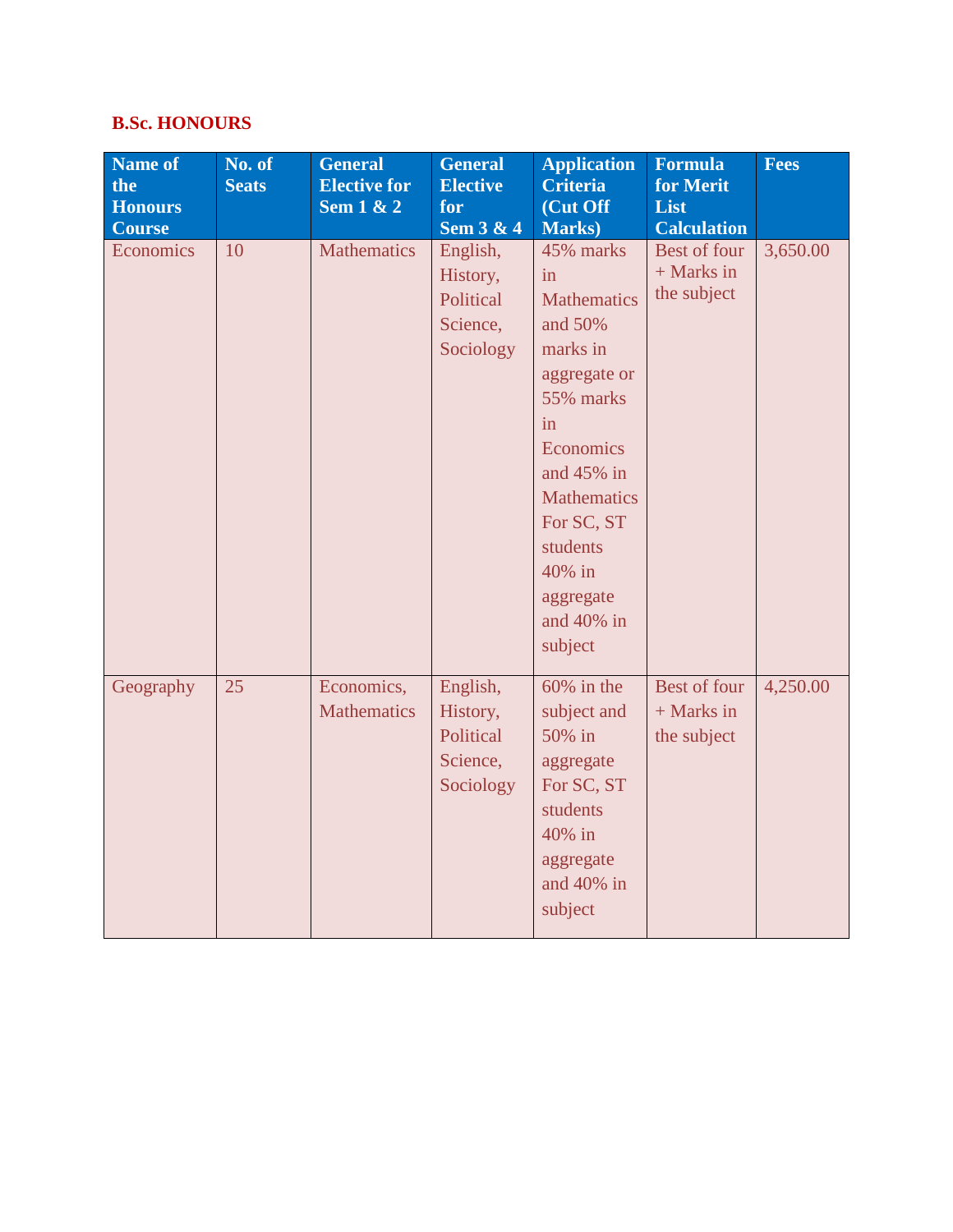### **B.A./ B.Sc. GENERAL**

| <b>Name</b><br>of the<br><b>Course</b> | No.<br><b>of</b><br><b>Seats</b> | <b>Discipline</b><br><b>Specific</b><br><b>Course for</b><br>Sem $1 & 2$                                                                                                                                                                                                                                                                          | <b>Discipline</b><br><b>Specific</b><br><b>Course for</b><br>Sem 3 & 4                                                                                                                                                                                                                                                                            | <b>Discipline</b><br><b>Specific</b><br><b>Course for</b><br>Sem 5 & 6                                                                                                                                                                                                                                                                                                                             | <b>Language</b><br><b>Core</b><br><b>Course</b>                | <b>General</b><br><b>Elective</b> | <b>Application</b><br><b>Criteria</b><br>(Cut Off<br>Marks)                                                                                                                                       | <b>Formula</b><br>for Merit<br>List<br><b>Calculation</b> |
|----------------------------------------|----------------------------------|---------------------------------------------------------------------------------------------------------------------------------------------------------------------------------------------------------------------------------------------------------------------------------------------------------------------------------------------------|---------------------------------------------------------------------------------------------------------------------------------------------------------------------------------------------------------------------------------------------------------------------------------------------------------------------------------------------------|----------------------------------------------------------------------------------------------------------------------------------------------------------------------------------------------------------------------------------------------------------------------------------------------------------------------------------------------------------------------------------------------------|----------------------------------------------------------------|-----------------------------------|---------------------------------------------------------------------------------------------------------------------------------------------------------------------------------------------------|-----------------------------------------------------------|
| B.A.<br>General                        | 25                               | DSC <sub>1</sub> A<br>$\&$<br>DSC <sub>1</sub> B<br>English,<br>Sanskrit,<br>History,<br>Political<br>Science,<br>Economics,<br>Sociology<br>DSC <sub>2</sub> A<br>$\&$<br>DSC <sub>2</sub> B<br>Geography,<br>Journalism<br>and Mass<br>Communicati<br>on,<br>Psychology,<br>Philosophy,<br>Education,<br>Human<br>Rights,<br><b>Mathematics</b> | DSC <sub>1</sub> C<br>$\&$<br>DSC <sub>1</sub> D<br>English,<br>Sanskrit,<br>History,<br>Political<br>Science,<br>Economics,<br>Sociology<br>DSC <sub>2</sub> C<br>$\&$<br>DSC <sub>2</sub> D<br>Geography,<br>Journalism<br>and Mass<br>Communicati<br>on,<br>Psychology,<br>Philosophy,<br>Education,<br>Human<br>Rights,<br><b>Mathematics</b> | Discipline<br>Specific<br>Elective<br><b>DSE 1A &amp;</b><br>DSE <sub>1B</sub><br>English,<br>Sanskrit,<br>History,<br>Political<br>Science,<br>Economics,<br>Sociology<br>Discipline<br>Specific<br>Elective<br>DSE 2A &<br>DSE <sub>2B</sub><br>Geography,<br>Journalism<br>and Mass<br>Communicati<br>on,<br>Psychology,<br>Philosophy,<br>Education,<br>Human<br>Rights,<br><b>Mathematics</b> | Sem $1 & 2$<br><b>ENGLISH</b><br>Sem $3 & 4$<br><b>BENGALI</b> | Human<br>Rights,<br>Psychology    | 40% marks<br>in aggregate<br>(Best of<br>four) $\&$<br>passed in<br>Higher<br>Secondary<br><b>or</b><br>Equivalent<br>Examinatio<br>$\mathbf{n}$<br>For Sc, ST<br>students -<br>Passed in<br>H.S. | Aggregate<br>(Best of<br>four)                            |